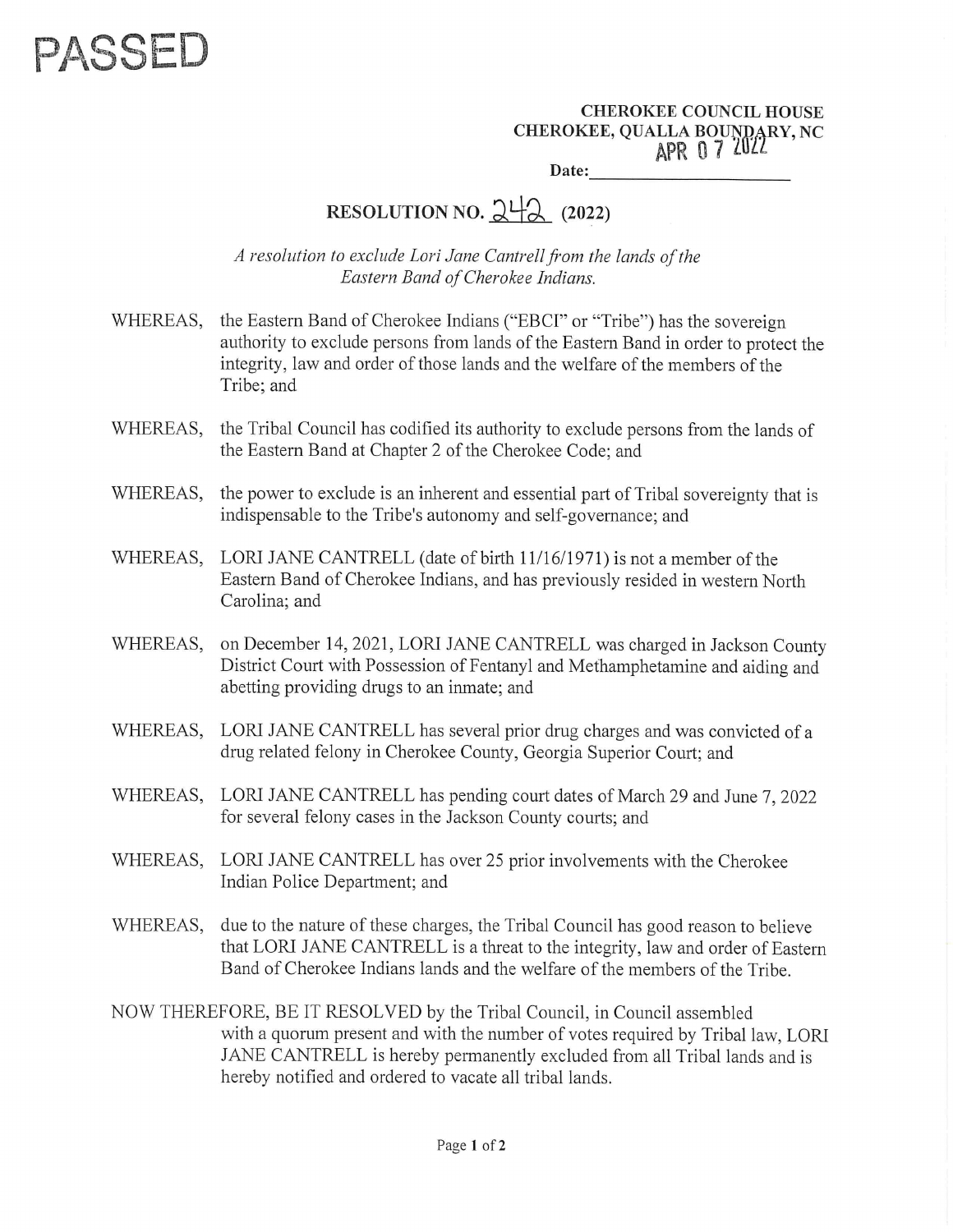BE IT FURTHER RESOLVED that this permanent exclusion prohibits LORI JANE CANTRELL from entering on or being present on Tribal lands for any purpose except as required by Tribal Council or Tribal Court.

BE IT FURTHER RESOLVED that if LORI JANE CANTRELL is found improperly on Tribal lands at any time after the effective date of this resolution she shall be treated as a trespasser and appropriate legal action shall be taken against her.

BE IT FINALLY RESOLVED that all resolutions inconsistent with this resolution are rescinded, and that this resolution shall become effective when ratified by the Principal Chief.

Submitted by the Chief of Police of the Cherokee Indian Police Department pursuant to Cherokee Code Chapter 2.